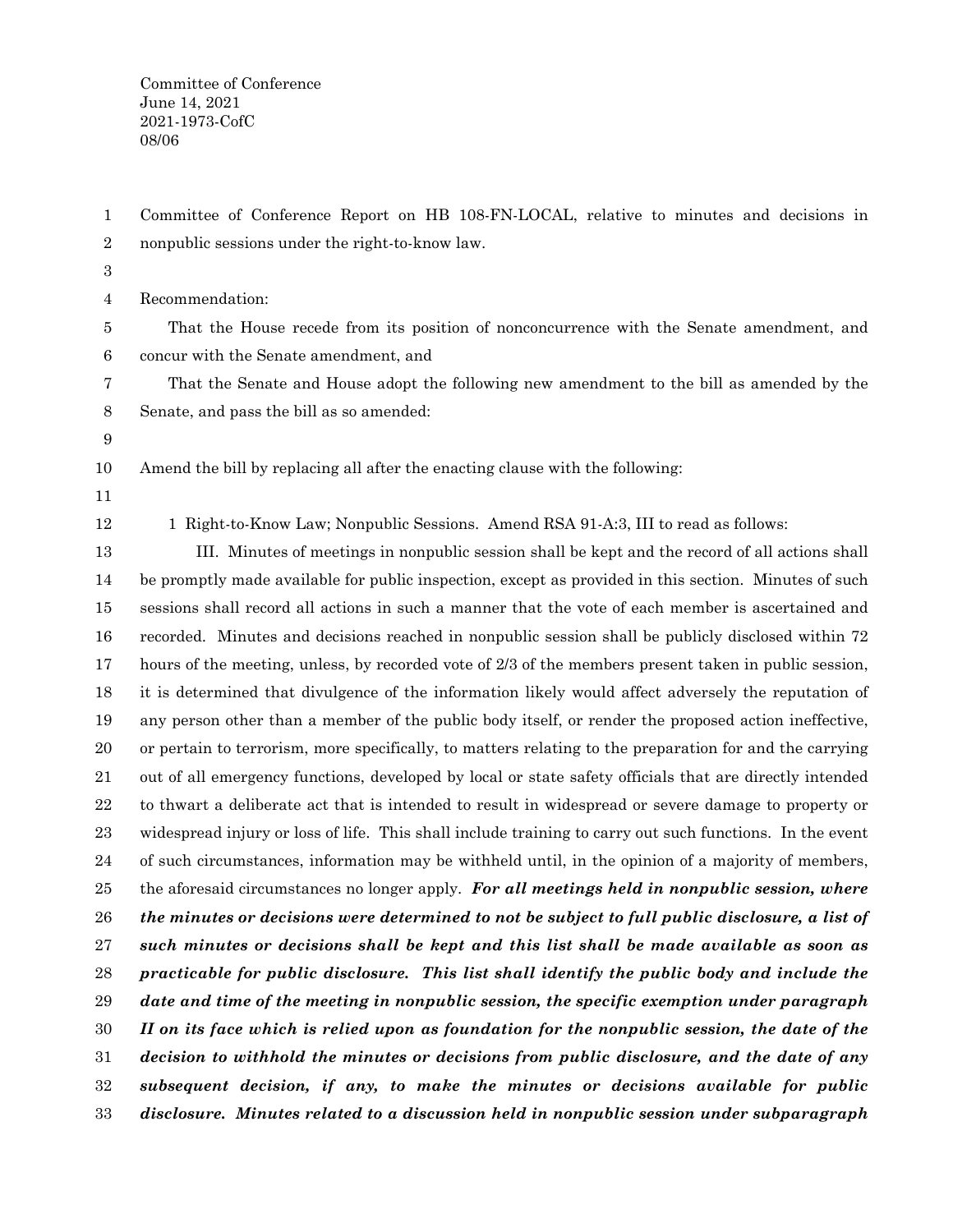## **Committee of Conference Report on HB 108-FN-LOCAL - Page 2 -**

*II(d) shall be made available to the public as soon as practicable after the transaction has closed or the public body has decided not to proceed with the transaction.* 2 New Paragraph; Right To Know; Exemptions. Amend RSA 91-A:5 by inserting after paragraph XI the following new paragraph: XII. Records protected under the attorney-client privilege or the attorney work product doctrine. 3 Committee Established. There is established a committee to review authorizing governing bodies of municipalities to hold virtual meetings and to study remote access to meetings under RSA 91-A. 4 Membership and Compensation. I. The members of the committee shall be as follows: (a) Two members of the senate, appointed by the president of the senate. (b) Three members of the house of representatives, appointed by the speaker of the house of representatives. II. Members of the committee shall receive mileage at the legislative rate when attending to the duties of the committee. 5 Duties. The committee shall review authorizing governing bodies of municipalities to hold virtual meetings and to study remote access to meetings under RSA 91-A. 6 Chairperson; Quorum. The members of the study committee shall elect a chairperson from among the members. The first meeting of the committee shall be called by the first-named senate member. The first meeting of the committee shall be held within 45 days of the effective date of this section. Three members of the committee shall constitute a quorum. 7 Report. The committee shall report its findings and any recommendations for proposed legislation to the president of the senate, the speaker of the house of representatives, the senate clerk, the house clerk, the governor, and the state library on or before November 1, 2021. 8 Effective Date. I. Section 1 of this act shall take effect January 1, 2022. II. Sections 3-7 of this act shall take effect 60 days after its passage. III. The remainder of this act shall take effect upon its passage. 1 2 3 4 5 6 7 8 9 10 11 12 13 14 15 16 17 18 19 20 21 22 23 24 25 26 27 28 29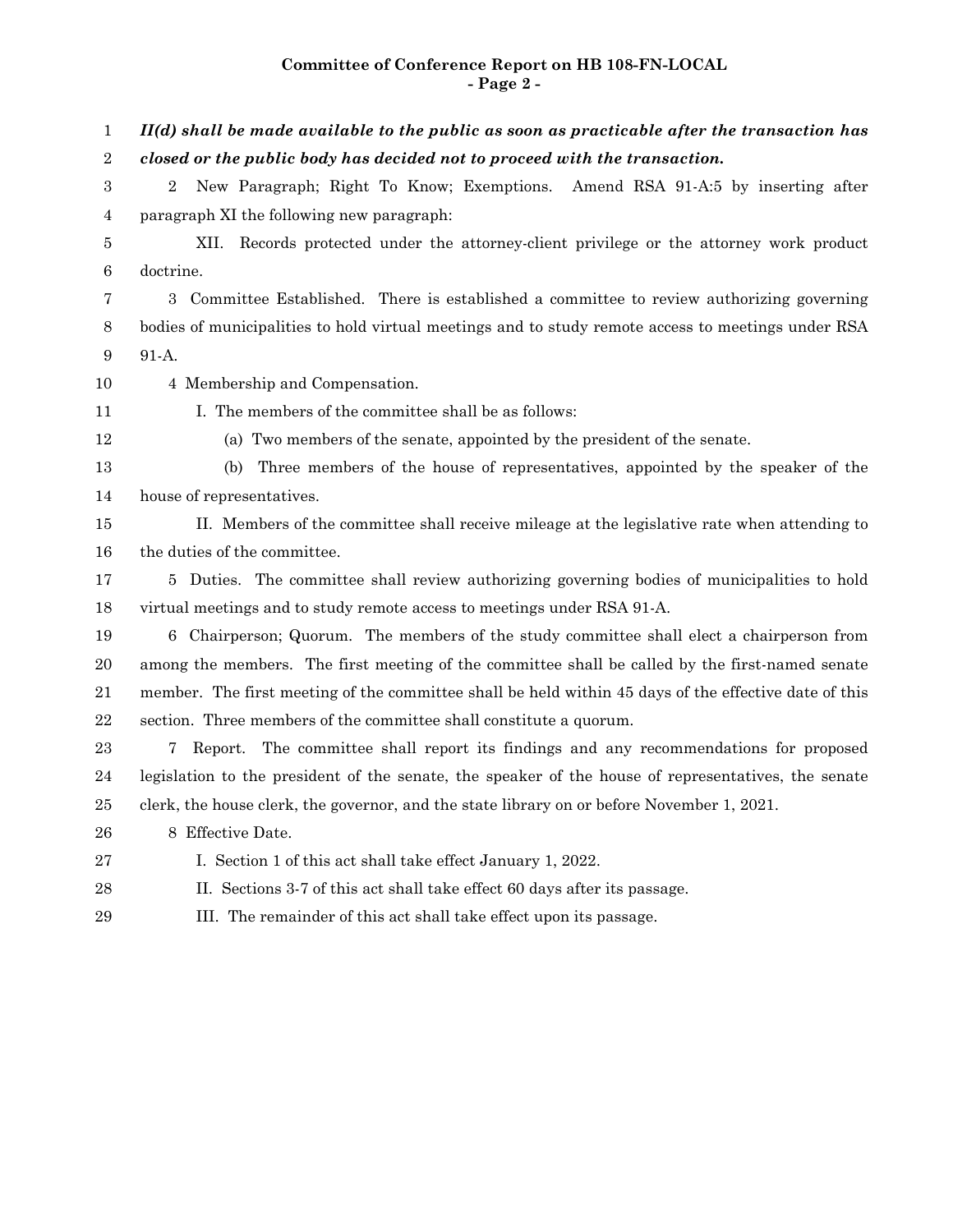## **Committee of Conference Report on HB 108-FN-LOCAL - Page 3 -**

The signatures below attest to the authenticity of this Report on HB 108-FN-LOCAL, relative to minutes and decisions in nonpublic sessions under the right-to-know law.

\_\_\_\_\_\_\_\_\_\_\_\_\_\_\_\_\_\_\_\_\_\_\_\_\_\_\_\_\_\_\_\_\_\_\_\_\_\_\_\_\_ \_\_\_\_\_\_\_\_\_\_\_\_\_\_\_\_\_\_\_\_\_\_\_\_\_\_\_\_\_\_\_\_\_\_\_\_\_\_\_

\_\_\_\_\_\_\_\_\_\_\_\_\_\_\_\_\_\_\_\_\_\_\_\_\_\_\_\_\_\_\_\_\_\_\_\_\_\_\_\_\_ \_\_\_\_\_\_\_\_\_\_\_\_\_\_\_\_\_\_\_\_\_\_\_\_\_\_\_\_\_\_\_\_\_\_\_\_\_\_\_

\_\_\_\_\_\_\_\_\_\_\_\_\_\_\_\_\_\_\_\_\_\_\_\_\_\_\_\_\_\_\_\_\_\_\_\_\_\_\_\_\_ \_\_\_\_\_\_\_\_\_\_\_\_\_\_\_\_\_\_\_\_\_\_\_\_\_\_\_\_\_\_\_\_\_\_\_\_\_\_\_

Conferees on the Part of the Senate Conferees on the Part of the House

Sen. Carson, Dist. 14 Rep. Gordon, Graf. 9

Sen. Daniels, Dist. 11 Rep. McLean, Hills. 44

Sen. Perkins Kwoka, Dist. 21 Rep. Wuelper, Straf. 3

Rep. M. Smith, Straf. 6

\_\_\_\_\_\_\_\_\_\_\_\_\_\_\_\_\_\_\_\_\_\_\_\_\_\_\_\_\_\_\_\_\_\_\_\_\_\_\_